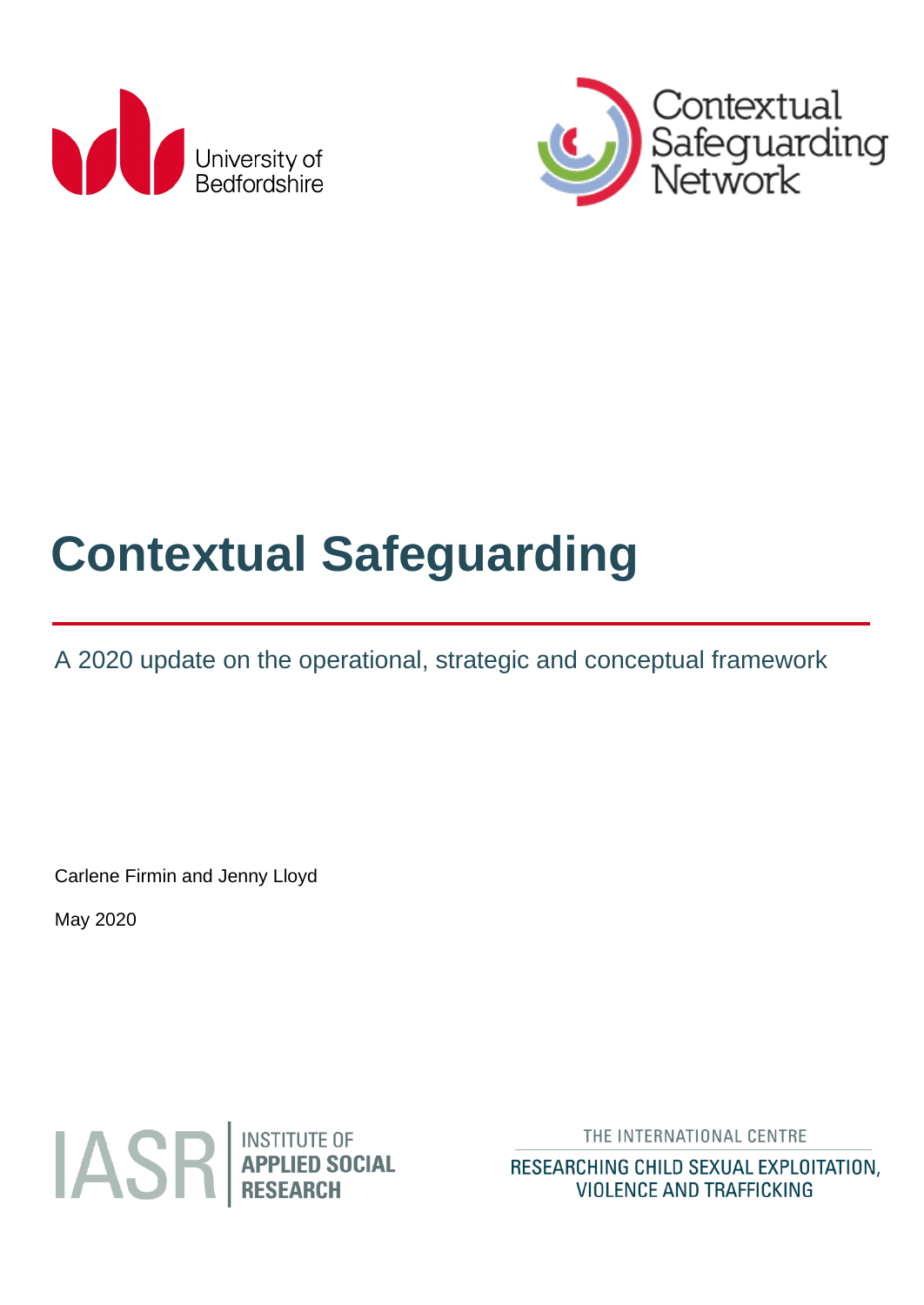### **Contents**

| VALUE-BASE AND SERVICE REQUIREMENTS OF A CS APPROACH 6 |  |
|--------------------------------------------------------|--|
|                                                        |  |
|                                                        |  |
|                                                        |  |
|                                                        |  |
|                                                        |  |
|                                                        |  |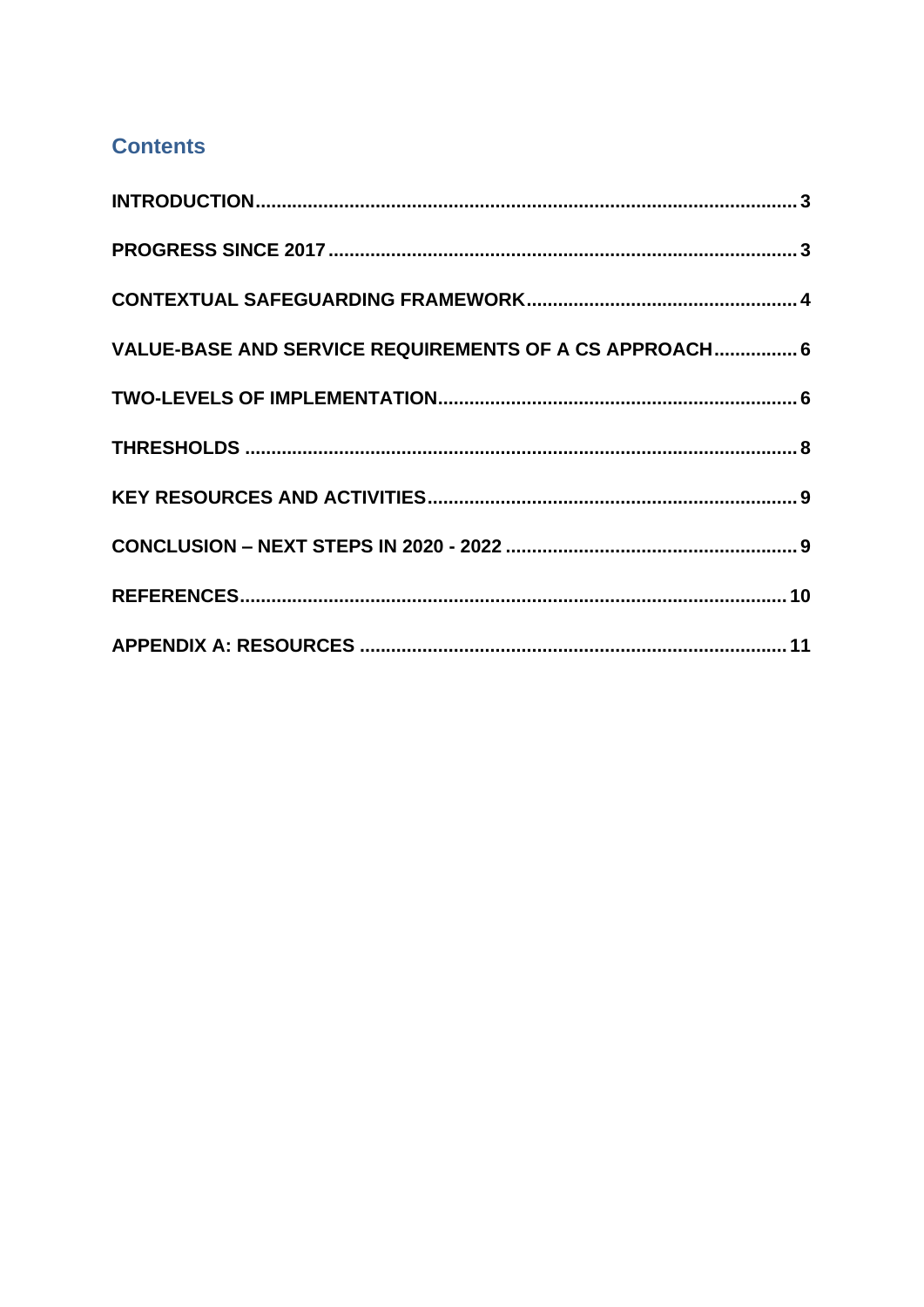## <span id="page-2-0"></span>**Introduction**

#### *Contextual Safeguarding is an approach to understanding, and responding to, young people's experiences of significant harm beyond their families.*

Contextual Safeguarding has been in development since 2011 to inform policy and practice responses to harm that young people experience in contexts and relationships beyond their families. Initially emerging from a three-year review of practice responses to cases of peeron-peer abuse (Firmin, 2017), the framework has been adapted to advance safeguarding responses to a range of extra-familial risks that compromise the safety and welfare of young people in school, public spaces and peer groups (Firmin, 2016).

Since its publication in 2016, the CS Framework has been the subject of testing via an online practice framework and in local authority test sites. Over this period a research team from the University of Bedfordshire has worked alongside practitioners to gradually understand the implicit value-base that informs the approach and what the framework requires from services and teams who use it.

This document builds on an initial briefing on the approach published in 2017, and outlines how the operational, strategic and conceptual framework of Contextual Safeguarding has been implemented, and advanced, from 2017-2020. In particular it:

- 1. Revisits the Contextual Safeguarding framework and its key features (domains, weighting and interplay)
- 2. Details the values that underpin the Contextual Safeguarding framework and the service/practice requirements it generates
- 3. Introduces how Contextual Safeguarding has been implemented at two levels
- 4. Shares resources/activities that have been designed and continue to be tested
- 5. Outlines plans for the Contextual Safeguarding programme 2020 2022

## <span id="page-2-1"></span>**Progress since 2017**

When the first Contextual Safeguarding briefing was published in 2017, the Contextual Safeguarding Framework was yet to be implemented across a children and families service system. Since the inclusion of the term in *Working Together to Safeguard Children 2018*, there has been significant strategic and operational uptake of the approach in England, Wales and Scotland – uptake that has helped the research team understand, and articulate, the implications of the framework for practice.

An initial project to design an operational version of a Contextual Safeguarding system in our first pilot site, the London Borough of Hackney, resulted in the publication of a Contextual Safeguarding Implementation Toolkit in 2019<sup>1</sup>. Nine new pilot sites launched in 2019 to test and advance the work produced from the Hackney project.<sup>2</sup> The Contextual Safeguarding practice network has grown from having 500 members in 2017 to over 7,000 members at the start of 2020. Members are applying and providing feedback on the practice and policy resources co-created in test sites. 19 local areas in England and Wales (10 of which are pilot

<sup>1</sup> Toolkit can be accessed via [www.csnetwork.org.uk](http://www.csnetwork.org.uk/)

<sup>2</sup> Bristol, Kent, Knowsley, Swansea, Wiltshire and London Boroughs: Barking and Dagenham, Ealing, Merton and Sutton.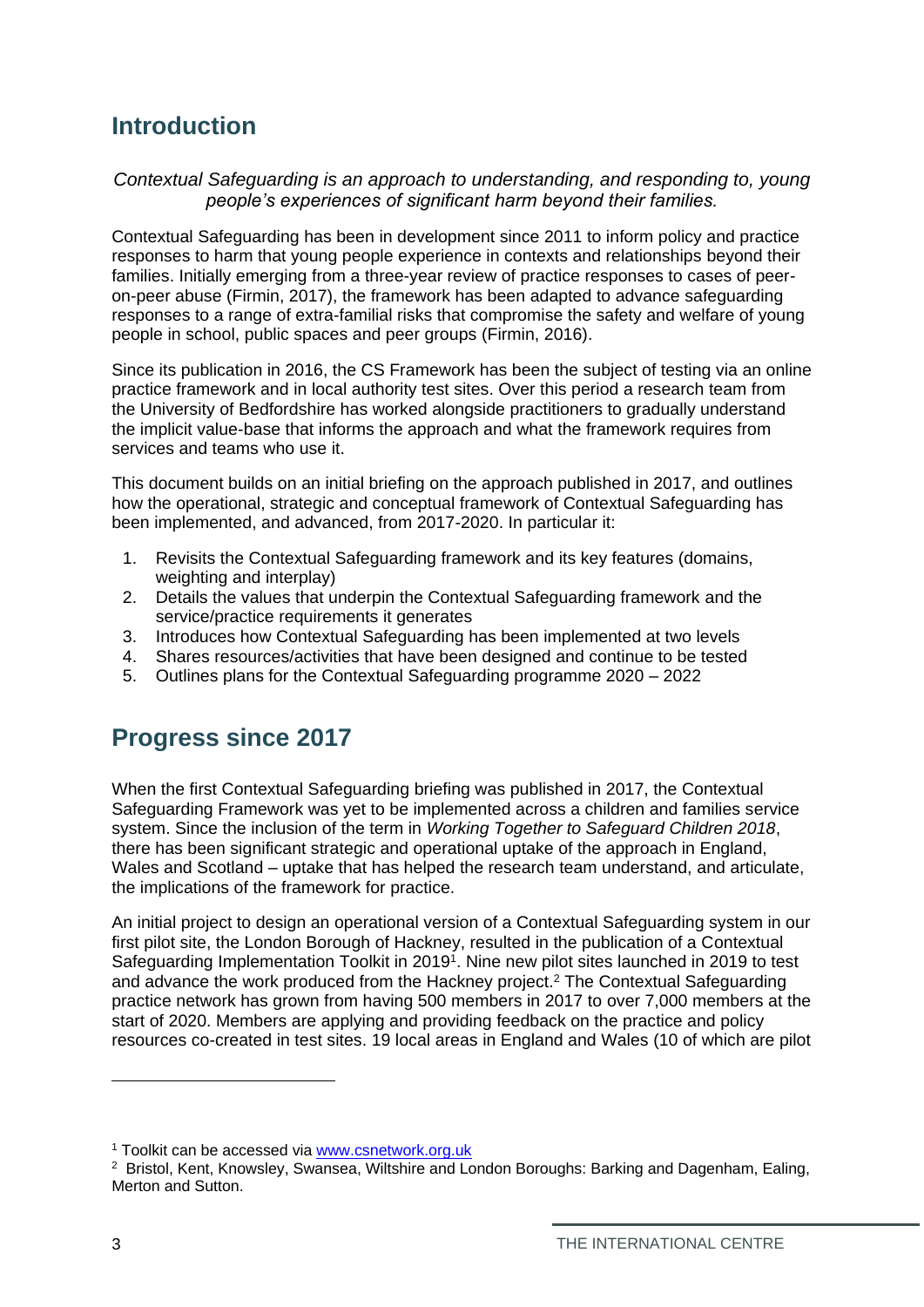sites) have formed a Local Area Implementation Group, where strategic leads reflect on the approach, support each other and direct the research team as to where further evidence or understanding is required. A further 19 areas in England and Wales have joined a Local Area Interest Network who are provided with virtual support from the Contextual Safeguarding team as they embark on the early stages of implementation. Two strategic visits were made to Scotland in 2019 to explore the relevance of the Contextual Safeguarding Framework in that policy and practice context. A core group of senior leaders has been established as a result, identifying opportunities for incorporating Contextual Safeguarding in Scotland in 2020.

In addition to our research in test sites, the Contextual Safeguarding research programme has grown to include studies into: the use of relocation as a response to extra-familial harm (The *Securing Safety* project*)*; further testing of self-assessment toolkits for responding to harmful sexual behaviours in schools (*Beyond Referrals 2*), and; a range of projects that are developing contextual interventions as a response to extra-familial harm (*Youth Now* in Oldham and *The Peace Project* in Hounslow, for example). The Contextual Safeguarding team has published 16 peer-reviewed papers and book chapters on the thematic evidence emerging from this body of work since 2017, alongside briefings and resources to apply this knowledge in practice settings.

## <span id="page-3-0"></span>**Contextual Safeguarding Framework**

An extensive evidence base on extra-familial harm<sup>3</sup> and adolescent development suggests that peer relationships, school and community contexts (both online and offline), as well as familial contexts, shape the welfare and safety of young people (Barter, et al., 2009; Brandon, et al., 2020; Catch 22, 2013; Firmin, 2017b; Hanson & Holmes, 2015; Hudeck, 2018; Lloyd, 2018; Lloyd, et al., 2020; Ringrose, et al., 2011; Smallbone, et al., 2013; Warr, 2002).

A review of nine cases of peer-on-peer abuse, affecting 145 young people, illustrated these dynamics and the inability of child protection practices to affect them (Firmin, 2017a). In order to engage with the contextual dynamics identified in these cases, professionals required a policy and practice framework that recognised a) the differential weight of influence that contexts had in shaping the behaviours of young people, and b) the impact that extra-familial settings could have on the ability of parents and carers to be protective.

Working with 11 local areas, findings from audit and case reviews evidenced the limitations of current child protection approaches (Firmin, et al., 2016). This work formed the basis of the Contextual Safeguarding (CS) framework (Figure 1). The framework comprised **four domains**. According to the CS Framework, a safeguarding and child protection system would be contextual if it:

1. was designed to identify, assess and intervene with the *social conditions* of abuse (i.e. targeted the nature of the contexts in which abuse occurred rather than just the individuals affected by it) **(TARGET)**;

<sup>&</sup>lt;sup>3</sup> Including forms of child sexual exploitation, child criminal exploitation, teenage relationship abuse, gang-affiliation, peer-on-peer sexual and serious youth violence that are not instigated by a young person's parents or wider family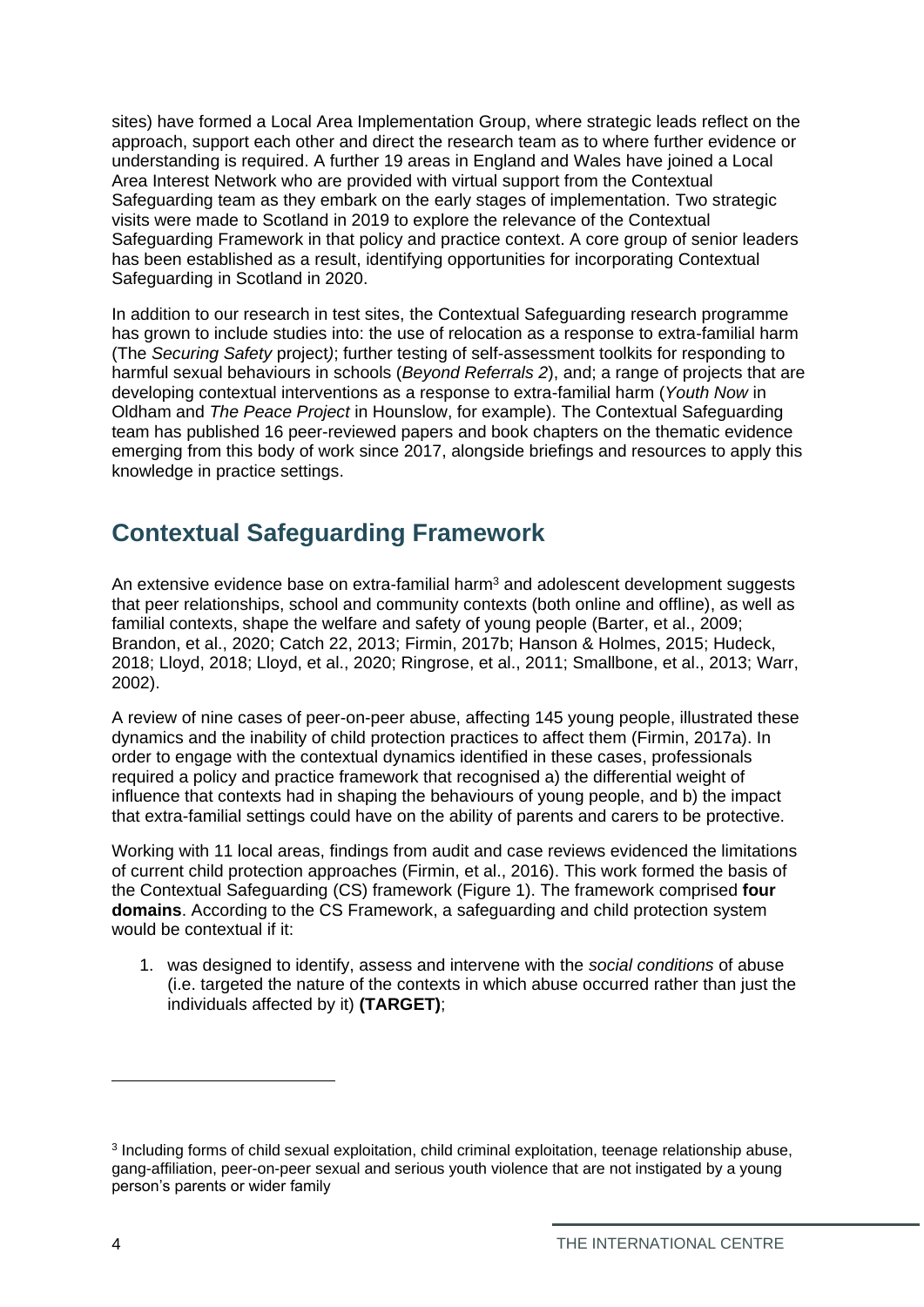- 2. drew extra-familial contexts into traditional child protection and broader child welfare and safeguarding processes (which were traditionally focused on families) as opposed to purely community safety and policing **(LEGISLATIVE FRAMEWORK)**;
- 3. built partnerships with sectors and individuals who managed or had a reach into extra-familial settings where young people spent their time (such as those responsible for the management of schools, transport services, shopping centres, libraries, take-away shops) **(PARTNERSHIPS)**, and;
- 4. measured its impact on the contexts where young people were vulnerable to abuse or harm (rather than just focusing on a change in the behaviour of individuals who continued to spend time in harmful spaces) **(OUTCOMES).**



*Figure 1 Contextual Safeguarding Framework*

When applying these four domains of a CS Framework it is possible for services to recognise the *interplay* between contexts; and through *context weighting* identify the principle contextual factors that require attention and/or intervention.

- **Interplay** helps practitioners to understand the association between different relationships. For example, how might a young person's experience of being targeted and groomed in a takeaway shop affect their relationship with their family? And in what ways might the relationships with peers in this context undermine parental capacity?
- **Context weighting** supports practitioners to determine which context is most in need of intervention. By determining the context in which a young person may be safest or most at risk of harm, practitioners can prioritise plans and interventions to target the context most in need. For example, rather than focussing exclusively on providing support to parents, with the aim of decreasing the risks a young person faces in a park, practitioners may identify the need to intervene in the park itself (Firmin, 2017c).

The four domains of Contextual Safeguarding, alongside ideas of context weighting and context interplay, provide the pillars for systemically changing the way in which services,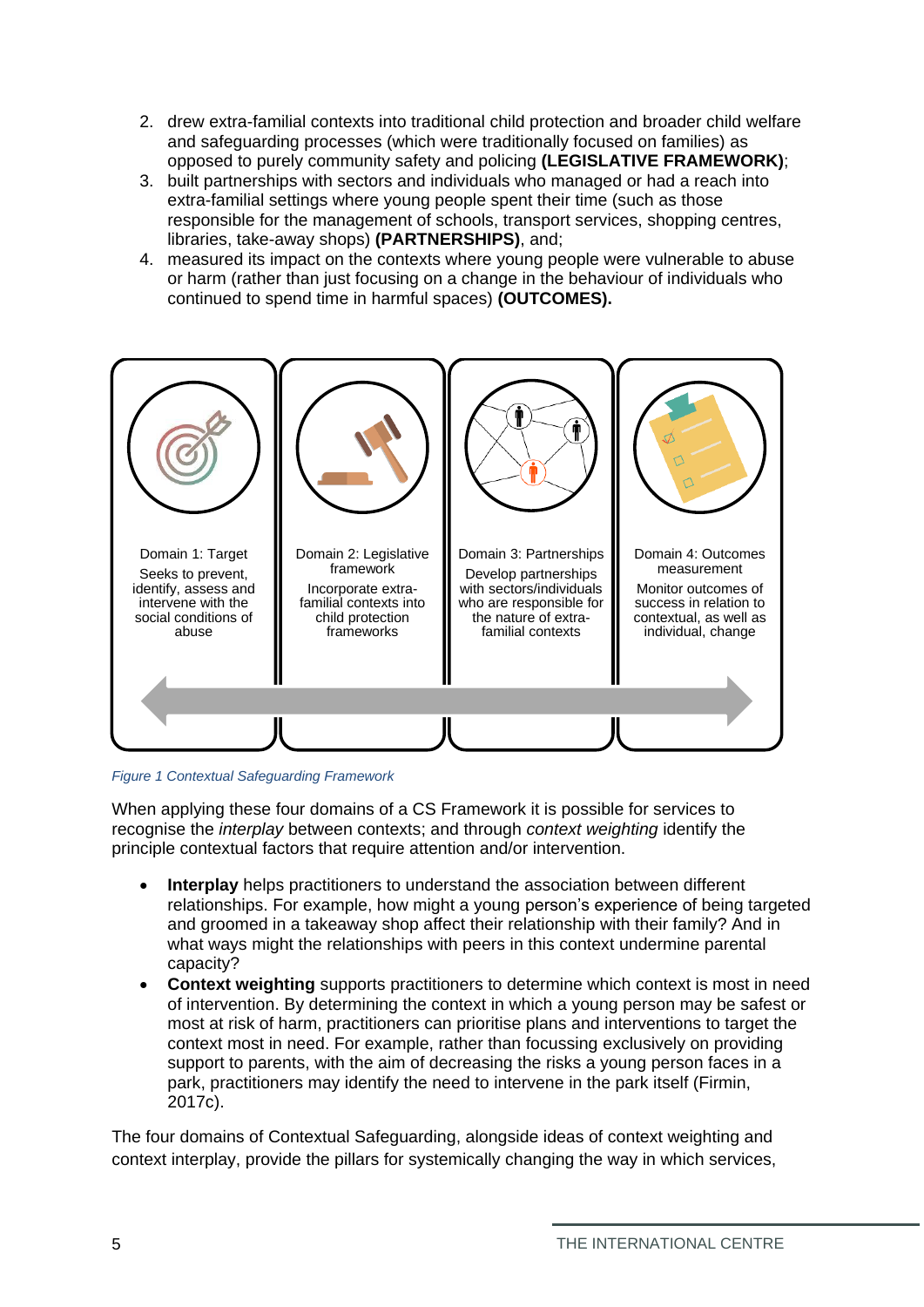policymakers and practitioners consider, and respond to, factors that compromise the safety of young people in extra-familial settings.

# <span id="page-5-0"></span>**Value-base and service requirements of a CS approach**

Contextual Safeguarding is an approach to extra-familial harm and not a model. In this sense, it is designed to be adapted to the different contexts and requirements of services employing it. However, as take-up of the CS Framework has increased so too has the need to articulate the values that underpin the approach, and the requirements such an approach makes of services and systems.

Contextual Safeguarding is built on three core ideas. Firstly, the belief that changing the nature of contexts where harm has occurred is possible – even over an extended period of time. In that sense, it is hopeful and requires those involved to adopt that same sense of hope. Secondly, Contextual Safeguarding is an anti-oppressive approach to practice. It is informed by the idea that inequality is both the cause and consequence of contextual harm. Not everyone experiences the same context in the same way – broader inequalities can mean that a location or school or peer environment which feels (or is) safe for one young person may be very unsafe for another. Likewise, opportunities that some young people may have to access safety may not be available to all. An approach to creating safe environments therefore, starts with the premise that the road to realising safety will vary for different young people and this must be attended to in the development of assessments and plans. Finally, and associated to the above, is a recognition that harm occurs in an interaction between individual choice and structural/environmental constraints. Therefore approaches that seek to change young people's choices/behaviours without changing the contexts in which those choices are made are not aligned to a CS approach. Neither are approaches which intervene solely with contexts and do not engage with young people and communities as active agents who have a role to play in creating safety.

When the CS Framework is applied with these core values in mind, practitioners, teams and wider services are asked to consider:

- 1. Their 'collective capacity to safeguard' young people in addition to a parent's capacity to safeguard those in their care;
- 2. That safeguarding being 'everybody's business' or 'everyone's responsibility' means that a wide range of agencies, communities and individuals play an active role in creating safe spaces – in addition to the role that agencies may play in identifying harm and reporting/sharing information about that harm;
- 3. Young people's significant relationships, which are considered as part of a welfare response, include young people's friendship and associations with peers – in addition to the relationships they have with family members.

# <span id="page-5-1"></span>**Two-levels of implementation**

Implementing Contextual Safeguarding requires a transformative shift in the systems and approaches agencies use when responding to young people's experiences of harm. As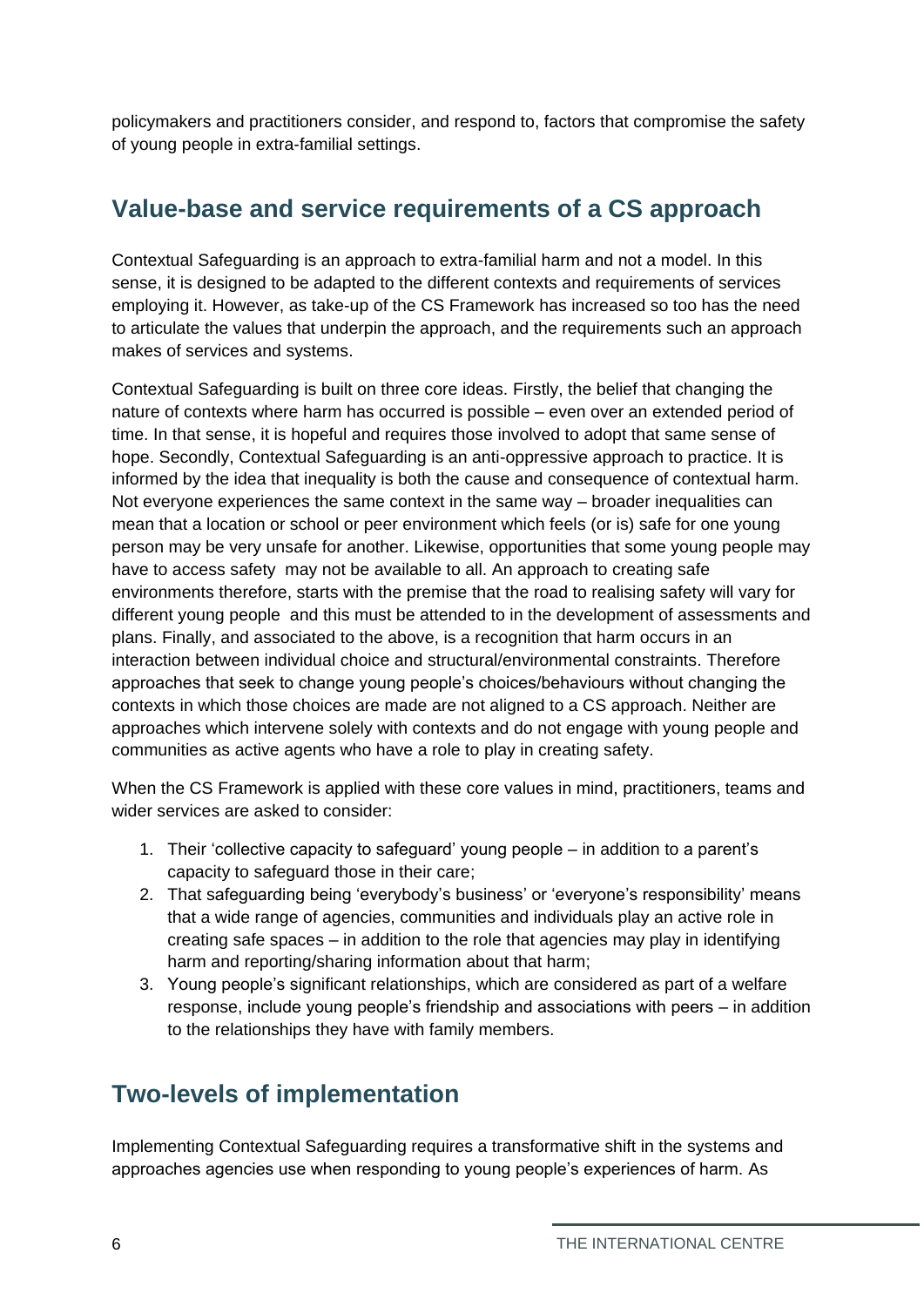practitioners have begun working to the CS Framework we have identified they have amended their practice at two levels (which we previously referred to as tiers).

#### Level one

The first level remains focussed on individual working with children and families. Professionals and organisations draw extra-familial contexts into their direct work with children and families. For example in some test sites, such as Knowsley and Hackney, when a young person is referred for support at the children's services front door, the location in which they were harmed is also recorded alongside their home address. In Wiltshire, during assessments, social workers consider ways that 'pull factors' including peer influence are undermining a parent's capacity to safeguard a young person, and what may need to happen by way of support. Interventions remain focused on the child and family but they are informed by an understanding of the way different contexts/relationships interact with a young person's decision-making. In Kent, training to staff supports them to consider how language needs to understand young people's experiences of risk and safety in context as opposed to individualising harm.

#### Level two

At level two professionals and broader organisations, develop practices, systems and structures for identifying, assessing and intervening with contexts and groups in which young people are at risk of significant harm. This is a radical shift in practice, requiring child protection professionals to not only acknowledge the relationship of contexts to individuals but actively take steps to change those contexts. For example, in Swansea, following multiple referrals for physical violence of young people in one area, the front door service set up a case file for the location itself and recorded details and case notes on the location case file as opposed to only individual children's files. In Bristol, professionals trialled a safeguarding assessment of a location where young people were at risk of robbery and exploitation, alongside support to individual young people affected by that harm. A core group has formed around the plan for the location, drawing together community safety, social work and youth work colleagues to deliver a unified approach. Multiple sites have also begun trialling peer group assessments and plans, using a peer group assessment framework.<sup>4</sup>

Each level facilitates and supports the other. Level 1 work gradually identifies contexts in need of attention through Level 2 work, and work undertaken at Level 2 informs the efficacy of, and wraps around, work at Level 1. Assessing progress to date at both levels we have found that all professionals can independently take steps to enact change at level one, whereas leel two requires strategic sign-up and commitment for effective delivery.

<sup>4</sup> See resources on page 11 for context assessment frameworks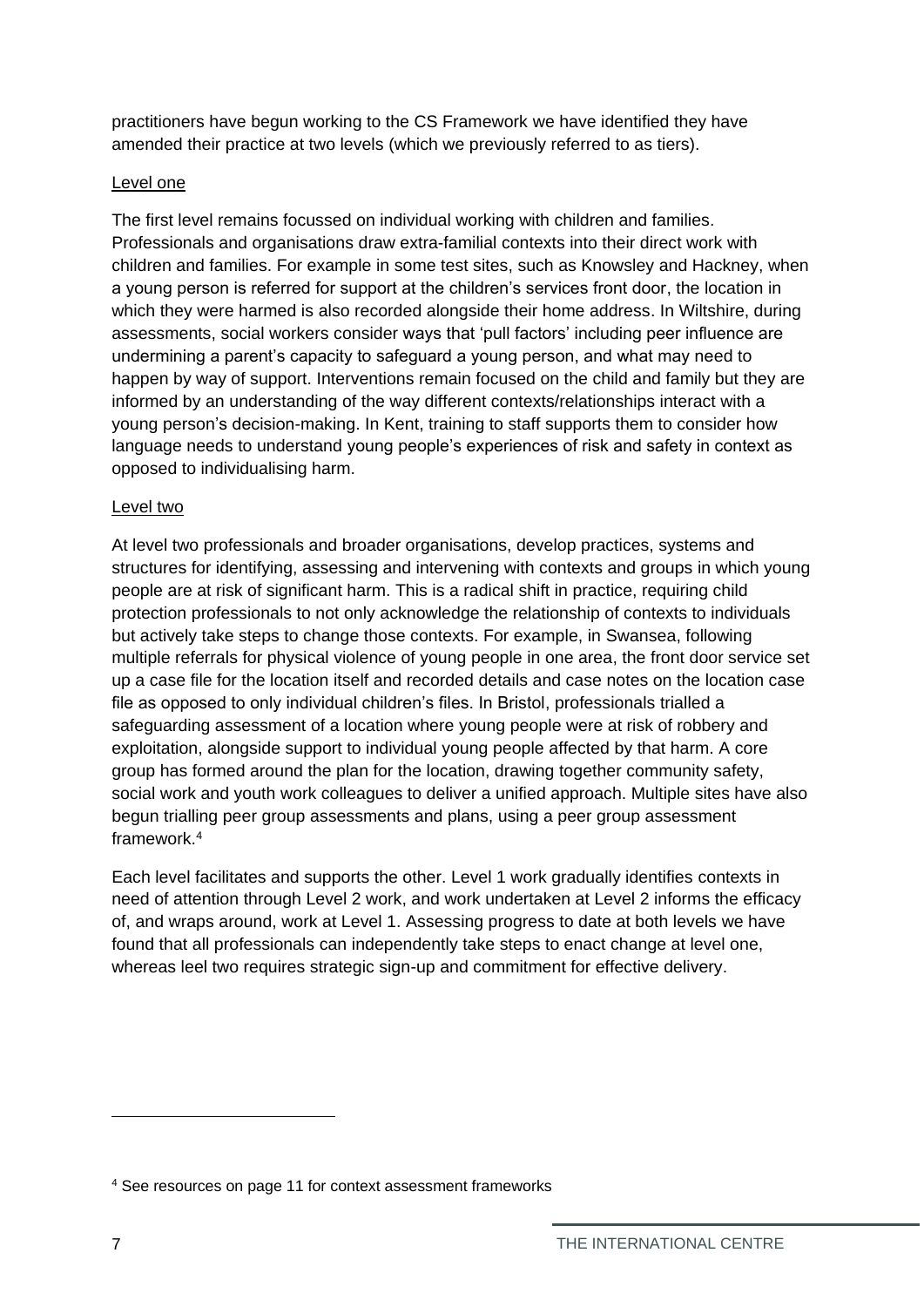## <span id="page-7-0"></span>**Thresholds**

A key question underpinning our work nationally has been developing an understanding of what level and type of social care support is offered to young people experiencing extrafamilial harm. By reviewing cases of children referred into children's social care in sites across England and Wales we have considered the following questions: How many young people referred into children's social care are affected by extra-familial harm? Which services or levels of support do these young people receive? What are the key factors determining threshold decisions for these young people, for example: are parenting concerns the main driver for increasing the level of social work oversight in a case or the significance of the harm experienced by that young person? What language is used to describe young people's experiences of extra-familial harm?<sup>5</sup>

Findings suggest significant variation in how thresholds are applied to young people experiencing extra-familial harm, both within and across multi-agency partnerships. In some areas, young people appear to only be placed on Child Protection plans when there are concerns about parenting in addition to extra-familial harm. In other areas professionals predominantly use Child in Need plans where there are no concerns regarding parenting (but often significant concerns regarding extra-familial harm). Others are developing alternative safety plans for young people who experience extra-familial harm. The London Borough of Hackney was the first to develop 'statutory' equivalent context plans. For example, in a school where there were concerns about child sexual exploitation and drug use, the school participated in a school assessment led by a social worker. Following a 'context conference' with the school and chaired by an Independent Reviewing Officer, a plan was developed for the school with social work oversight but with most elements of intervention owned by the school, the youth service and latterly local businesses.

The question of what level of support and oversight is required in cases of extra-familial harm continues to be a priority for the Contextual Safeguarding team and areas who are cocreating the approach with us. At this time, we do not advocate for a particular type of plan for young people affected by extra-familial harm. However, we are of the position that services need to ensure that there is oversight of young people at risk of significant harm regardless of whether the risk exists within or outside of their families. Testing has also taught us that areas who adopt a Contextual Safeguarding approach must critically examine how 'threshold' is applied to young people affected by extra-familial harm in their services – and what drives decision-making around the level of social work oversight in these cases. We have produced a tutorial for sites who wish to dip-sample cases and review decisionmaking in this way.<sup>6</sup> The results will inform where and how a Contextual Safeguarding approach develops in that area.

<sup>&</sup>lt;sup>5</sup> See resources for a tutorial on conducting case reviews

<sup>6</sup> All resource listed on page 11 below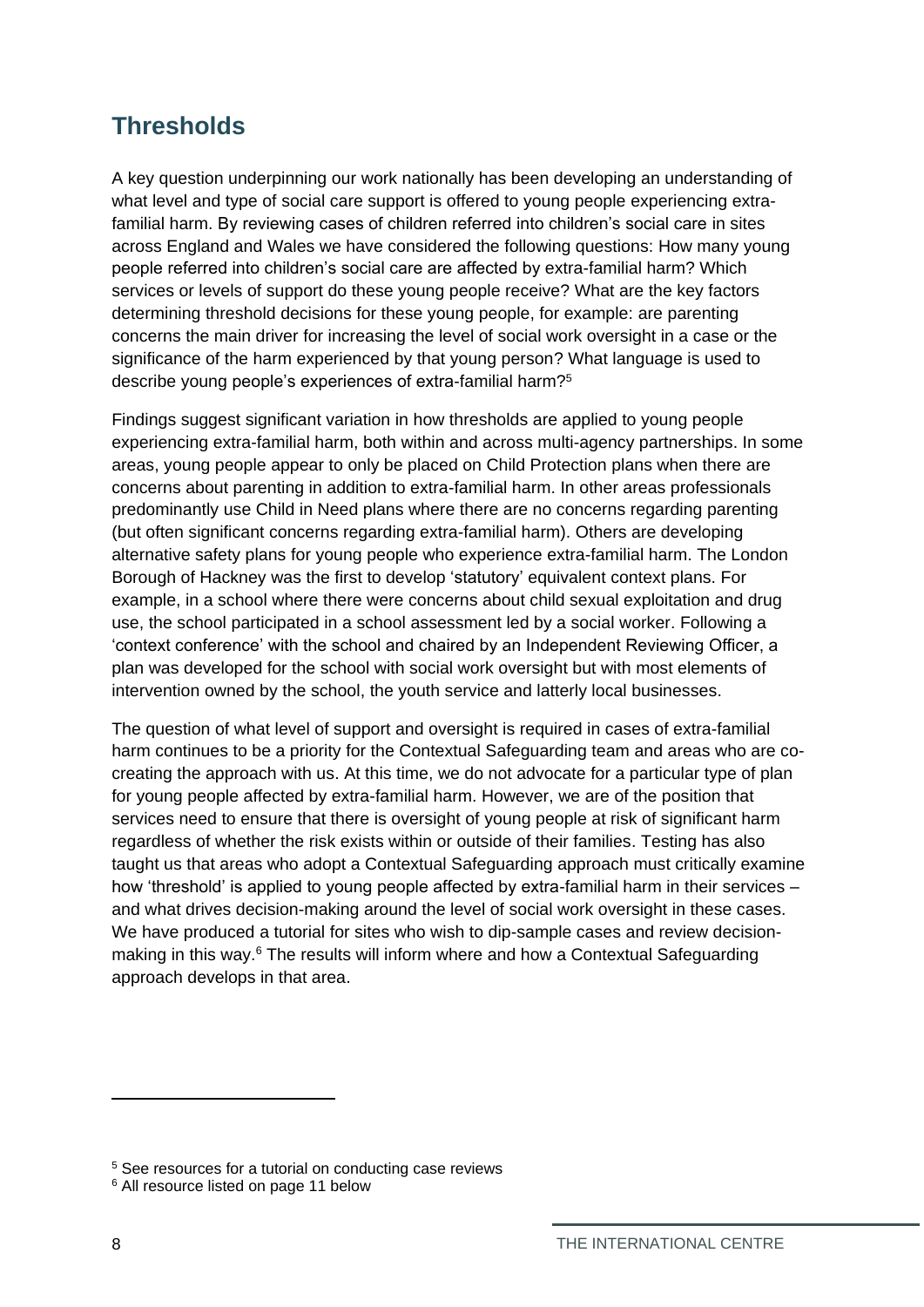# <span id="page-8-0"></span>**Key resources and activities**

Researchers in the Contextual Safeguarding team have captured efforts to develop work at both Level 1 and Level 2, and worked alongside practitioners to convert these activities into resources. All resources are published free on the Contextual Safeguarding Network and can be accessed by network members. All resources are being tested, refined and adapted to suit a range of local areas – both with, and without, the research team's assistance.

Key resources and activities which exemplify Level 1 work include<sup>7</sup>:

- Front door services: Amendments to guidance used at the front door of children's services to guide the recording of peer, school and neighbourhood factors relevant to the protection or risks faced by that young person
- Assessments: Prompts and guidance documents for considering ways to draw context into child and family assessments and AssetPlus youth justice assessments
- Safety mapping: and broader tools to support young people and families to talk about their experiences in community and school contexts
- Child protection conference: Guidance documents for drawing context into child protection conferences and strategy conversations
- Thresholds: Adaptations to thresholds used for decisions regarding children and families which make increased reference to contexts and extra-familial factors

Resources available to facilitate the design and testing of Level 2 CS work with peer groups, schools and public places, include:

- Assessment frameworks: Triangles and prompts for peers, schools and locations
- Context assessment methods: Guidance and documents for assessing peer groups, schools and locations such as surveys, observation logs and direct engagement tools to assist in building an understanding of a context in question
- Context threshold: Thresholds specifically for contexts and policy documents to identify contexts which might require a statutory social care response and oversight
- Meeting frameworks: Developing plans for changing environments in which young people are at risk of harm

## <span id="page-8-1"></span>**Conclusion – Next Steps in 2020 - 2022**

This briefing provides an update on what has been learnt since first testing the CS Framework in 2017. Specifically, it recaps features of the Contextual Safeguarding framework and introduces the values, practice requirements, levels of implementation and resources/activities that have developed when the framework has been put to the test.

This initial test period has reaffirmed that the CS Framework facilitates an approach to practice rather than produces a manual or a model: the activities, resources and wider approaches undertaken to realise the ambitions of the framework will reflect the local context. Testing will continue across 10 research sites until 2022 – enhanced by learning from a wider interest network of 25 areas who are adopting the approach outside of the

<sup>7</sup> All resources listed on page 11 below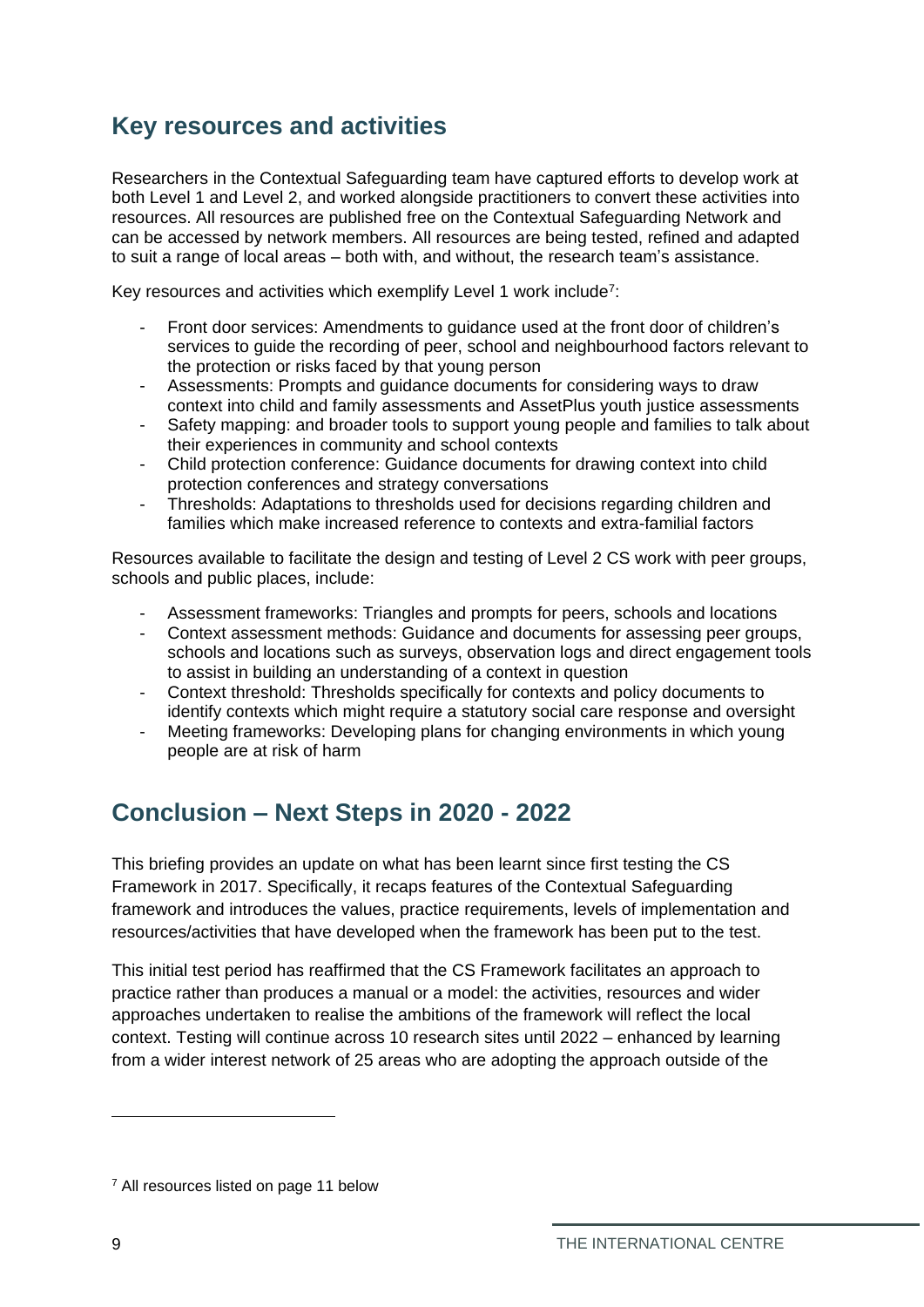research programme; these tests will assist us in communicating what is shared across areas that adopt a CS approach, and where we see divergence.

The Contextual Safeguarding team at the University of Bedfordshire will use the learning from our 10 sites, wider area interest network and broader practice membership co-create new, or adapt existing, resources which aid the delivery of a CS approach. From 2020-2021 we will be engaging young people and parents in conversations about Contextual Safeguarding across test sites to inform the approach of sites who are embedding Contextual Safeguarding across their systems. We are also generating far more information about the nature of interventions developed in extra-familial settings, the interface of harm within and outside of families, approaches to family support and parental peer support in CS systems. Using impact case studies, we will report on how such work is enhancing responses to extra-familial harm in the years ahead – and identify implications for local, national and international policy and service development.

#### <span id="page-9-0"></span>**References**

Barter, C., McCarry, M., Berridge, D. & Evans, K., 2009. *Partner Exploitation and Violence in Teenage Intimate Relationships,* London: NSPCC.

Brandon, M. et al., 2020. *Complexity and challenge: a triennial analysis of SCRs 2014-2017: Final report,* London: DfE.

Catch 22, 2013. *The role of the family in facilitating gang membership, criminality and exit, London:* Catch 22.

Firmin, C., 2017a. Contextual Risk, Individualised Responses: An Assessment of Safeguarding Responses to Nine Cases of Peer-on-Peer Abuse. *Child Abuse Review.*

Firmin, C., 2017b. From genograms to peer group mapping: Introducing peer relationships into social work assessment and intervention. *Families, Relationships and Societies.*

Firmin, C. et al., 2016. *Towards a Contextual Response to Peer-on-Peer Abuse: Research from MsUnderstood Local Site Work 2013-2016,* Luton: University of Bedfordshire.

Hanson, E. & Holmes, D., 2015. *The Difficult Age: Developing a more effective response to risk in adolescence,* Darlington: Research in Practice.

Hudeck, J., 2018. *County Lines: Scoping Report,* London: St Giles Trust.

Lloyd, J., 2018. Abuse through sexual image sharing in schools: response and responsibility. *Gender and Education.*

Lloyd, J., Walker, J. & Firmin, C., 2020. Keeping children safe? Advancing social care assessments to address harmful sexual behaviour in schools. *Child and Family Social Work.*

Ringrose, J., Gill, R., Livingstone, S. & Harvey, L., 2011. *A Qualitative Study of Children, Young People and 'Sexting',* London: NSPCC.

Sidebotham, P. et al., 2016. *Pathways to harm, pathways to protection: a triennial analysis of serious case reviews 2011 to 2014: Final report,* London: DfE.

Smallbone, S., Rayment-Mchuhgh, S. & Smith, D., 2013. Youth Sexual Offending: Context, Good ENough Lives, and ENgaging with a Wider Prevention Agenda. *International Journal of Behavioral Consultation and Therapy,* 8(3-4), pp. 49-54.

Warr, M., 2002. *Companions in crime: The social aspects of criminal conduct.* Cambridge: Cambridge University Press.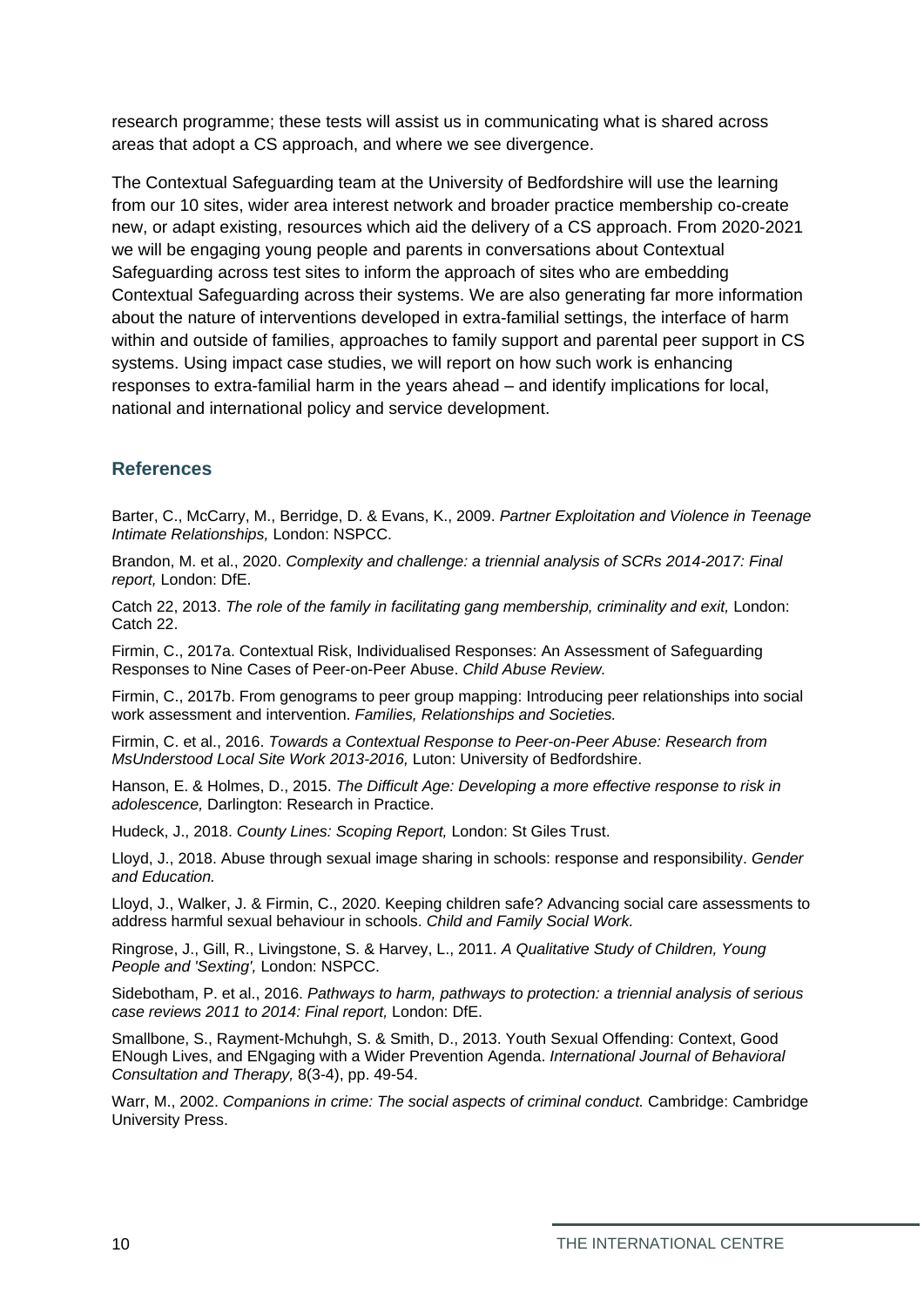# <span id="page-10-0"></span>**Appendix A: Resources**

For access to all Contextual Safeguarding resources **please visit: [www.csnetwork.org.uk](http://www.csnetwork.org.uk/)**

| <b>Resource</b>             | <b>Overview</b>                                                                                                    |
|-----------------------------|--------------------------------------------------------------------------------------------------------------------|
| <b>Assessment triangles</b> | Three assessment triangles for peers, schools and                                                                  |
|                             | neighbourhoods based upon the child and family                                                                     |
|                             | assessment triangle                                                                                                |
| <b>Audit Process</b>        | Step-by-step guide to auditing service responses to peer-                                                          |
|                             | on-peer abuse                                                                                                      |
| <b>Beyond Referrals</b>     | Self-assessment audit toolkit for schools on harmful sexual<br>behaviour                                           |
| <b>Case Review Tutorial</b> | A tutorial video on how to conduct case reviews to<br>understand threshold decisions                               |
| <b>Child and Family</b>     | The Assessment and Intervention Planning for Young                                                                 |
| <b>Assessment guidance</b>  | People at Risk of Extra-Familial Harm: A Practice Guide                                                            |
|                             | was developed by Hackney's Children and Families                                                                   |
|                             | Services to support practitioners consider extra-familial risk                                                     |
|                             | when they conduct a child and family assessment                                                                    |
| <b>Child Protection</b>     | Guidance on bringing contextual practice into child                                                                |
| <b>Conference</b>           | protection conferences                                                                                             |
| <b>Context Assessment</b>   | Three toolkits for assessing neighbourhood, schools and                                                            |
| toolkits                    | peer groups including assessment frameworks and methods                                                            |
| <b>Context Conference</b>   | Guidance on carrying out context conferences including                                                             |
| guidance                    | Terms of Reference and Information Sharing protocol                                                                |
| <b>Context Weighting</b>    | Overview and infographic on the process of context                                                                 |
|                             | weighting                                                                                                          |
| Interventions catalogue     | Interventions catalogue with a range of example                                                                    |
|                             | interventions for different contexts                                                                               |
| <b>Legal Framework</b>      | Briefing on the range of legal and regulatory tools guiding                                                        |
|                             | Contextual sSafeguarding                                                                                           |
| <b>Safety Mapping</b>       | Guidance and podcast on how to conduct safety mapping to                                                           |
|                             | help practitioners identify areas of risk and safety in their                                                      |
|                             | local neighbourhood                                                                                                |
| <b>Thresholds</b>           | Two threshold documents - one includes changes to                                                                  |
|                             | Hackney's traditional child and family threshold document<br>with reference to extra-familial factors and a second |
|                             |                                                                                                                    |
|                             | threshold document developed specifically for contexts                                                             |

All resources are designed to be adapted and modified for different area and service needs. If you use our resources and find them useful or suggest changes please let us know.